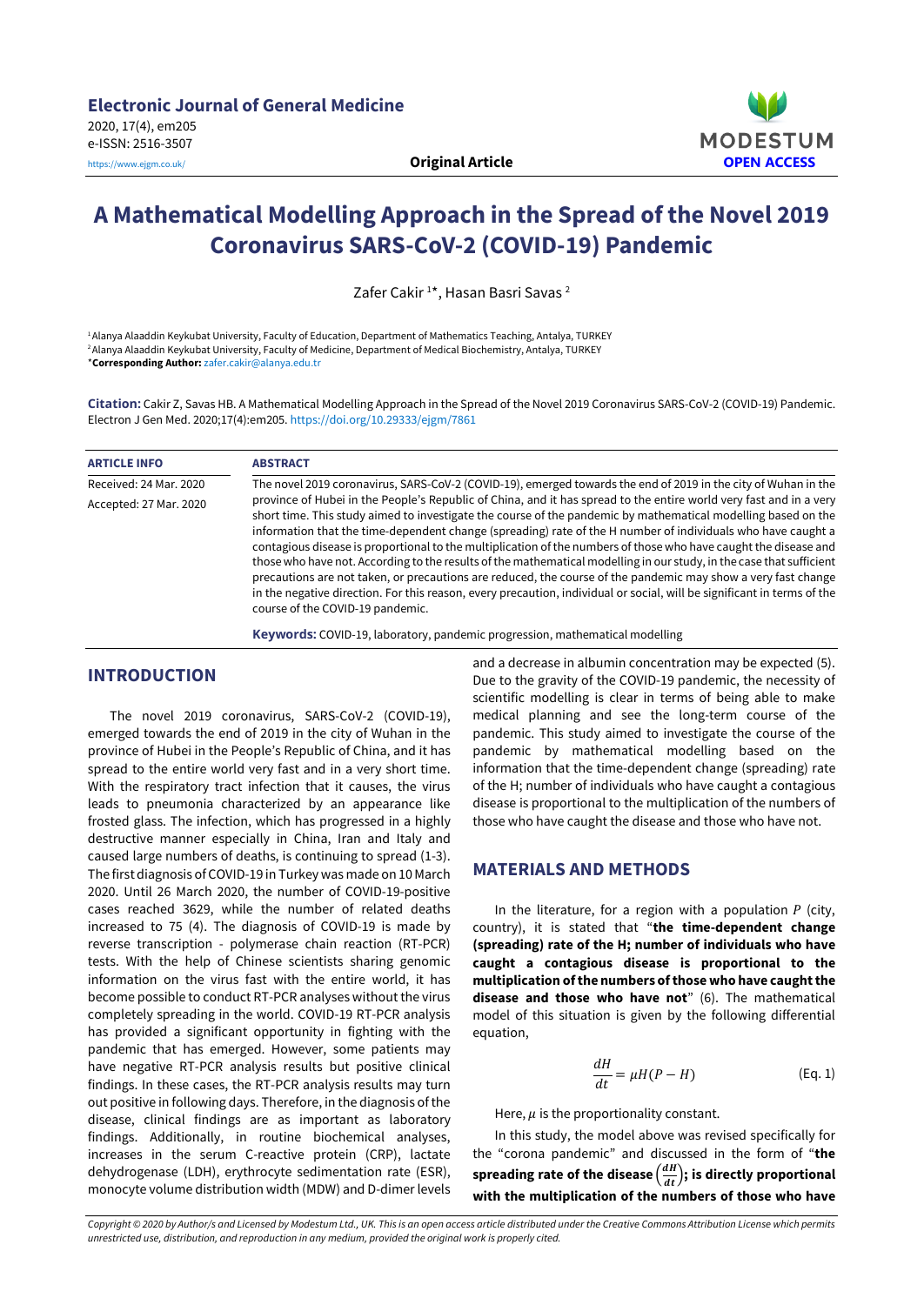**caught the disease and those who have not, and inversely proportional with the square root of time-variable**". The variables and parameters that were considered while forming the mathematical model of the issue were as follows:

: Independent time variable in units of days,

 $H(t)$ : Dependent variable expressing the number of patients at the time *t*,

 $\frac{dH}{dt}$ : Derivative corresponding to the time-dependent change (spreading) rate of the disease,

 $\mu$ : A parameter that covers all factors that influence the spreading rate.

Furthermore, let the initial ( $t = 0$ ) number of patients be  $H(0) = H_0$ , the number of patients at a time  $t = t_1$  given as additional information be  $H(t_1) = H_1$  and the number of individuals who are open to the disease be  $P$ .

The purpose of the study is, in the model given in (Eq.1), to take the right-hand side as a function of the time variable *t,* and with the help of a modified mathematical model to be more compatible with actual data, to obtain more reliable data regarding the course of the disease in the progression of time. For this, by using the expression  $\mu = \mu(t) = \frac{k}{2}$  $\frac{\kappa}{2\sqrt{t}}$ dependent on the *t-time* variable instead of the constant  $\mu$  on the right-hand side, we are proposing the following initial value problem (IVP) related to the issue as,

$$
\int \frac{dH}{dt} = \mu H(P - H) \tag{Eq. 2}
$$

$$
\begin{cases}\n\mu_{1}(0) = H_{0} & \text{(Eq. 3)} \\
H(t_{1}) = H_{1} & \text{(Eq. 4)}\n\end{cases}
$$

Here,  $k$  is a positive proportional constant.

The solution of this problem (Eq.1)-(Eq.3) will provide a formula related to how many people could get sick after how many days, that is, a time-dependent analytical function in units of days.

Firstly, solving the (Eq.2) differential equation in the separable variables type, we have

$$
\frac{dH}{dt} = \frac{k}{2\sqrt{t}}H(P - H)
$$
\n
$$
\implies \int \frac{dH}{H(P - H)} = \int \frac{k}{2\sqrt{t}}dt
$$
\n
$$
\implies \ln H - \ln(P - H) = Pk\sqrt{t} + \ln c \qquad \text{(Eq. 5)}
$$
\n
$$
\implies \frac{H}{(P - H)} = ce^{Pk\sqrt{t}}
$$
\n
$$
\implies H(t) = \frac{Pc}{(e^{-Pk\sqrt{t}} + c)}
$$

using initial condition, we get

$$
H(0) = H_0 = \frac{Pc}{(e^0 + c)}
$$
  
\n
$$
\Rightarrow c = \frac{H_0}{P - H_0}.
$$
 (Eq. 6)

Then, to determine  $k$  -parameter, let's use additional data

$$
H(t_1) = H_1
$$
  
\n
$$
H(t_1) = H_1 = \frac{Pc}{c + e^{Pk\sqrt{t_1}}}
$$
 (Eq. 7)  
\n
$$
\Rightarrow Pk = \frac{1}{\sqrt{t_1}} ln\left(\frac{H_0 (P - H_1)}{H_1 (P - H_0)}\right)
$$

Finally writing (Eq.6) and (Eq.7) into (Eq.5), solution of given IVP (Eq.2)-(Eq.4) is obtained as,

$$
H(t) = \frac{P}{\left(1 + \frac{1}{c}e^{-d\sqrt{t}}\right)}.
$$
\n(Eq. 8)

\nHere, 
$$
d = \ln\left(\frac{H_0(P - H_1)}{H_1(P - H_0)}\right) / \sqrt{t_1}.
$$

#### **RESULTS**

Now, in the case that the potential number of individuals open to getting the disease is P=100000, using the date 15 March 2020 as  $t = 0$ ,  $H(0) = H_0 = 18$  patients;  $t_1 = 11$  as 26 March 2020 with  $H(t_1) = H(11) = H_1 = 3629$  patients, let us assess the figure below where we may observe the behavior of the spread (approximate number of cases) in a 30-day future time interval ahead of us.



**Figure 1.** Different trends of number of cases based on an  $\alpha$ 

**Figure 1** reflects the different trends based on an  $\alpha$  – control parameter that also contains the exponential reflection of the precautions that are taken, from the solution we obtained by utilizing the mathematical model we established. Accordingly:

- $\alpha = 1$  : Corresponds to the continuation of the existing situation.
- $\alpha = 0.9$ : Corresponds to the situation of a 10% increase in precautions.
- $\alpha = 0.8$  : Corresponds to the situation of a 20% increase in precautions.